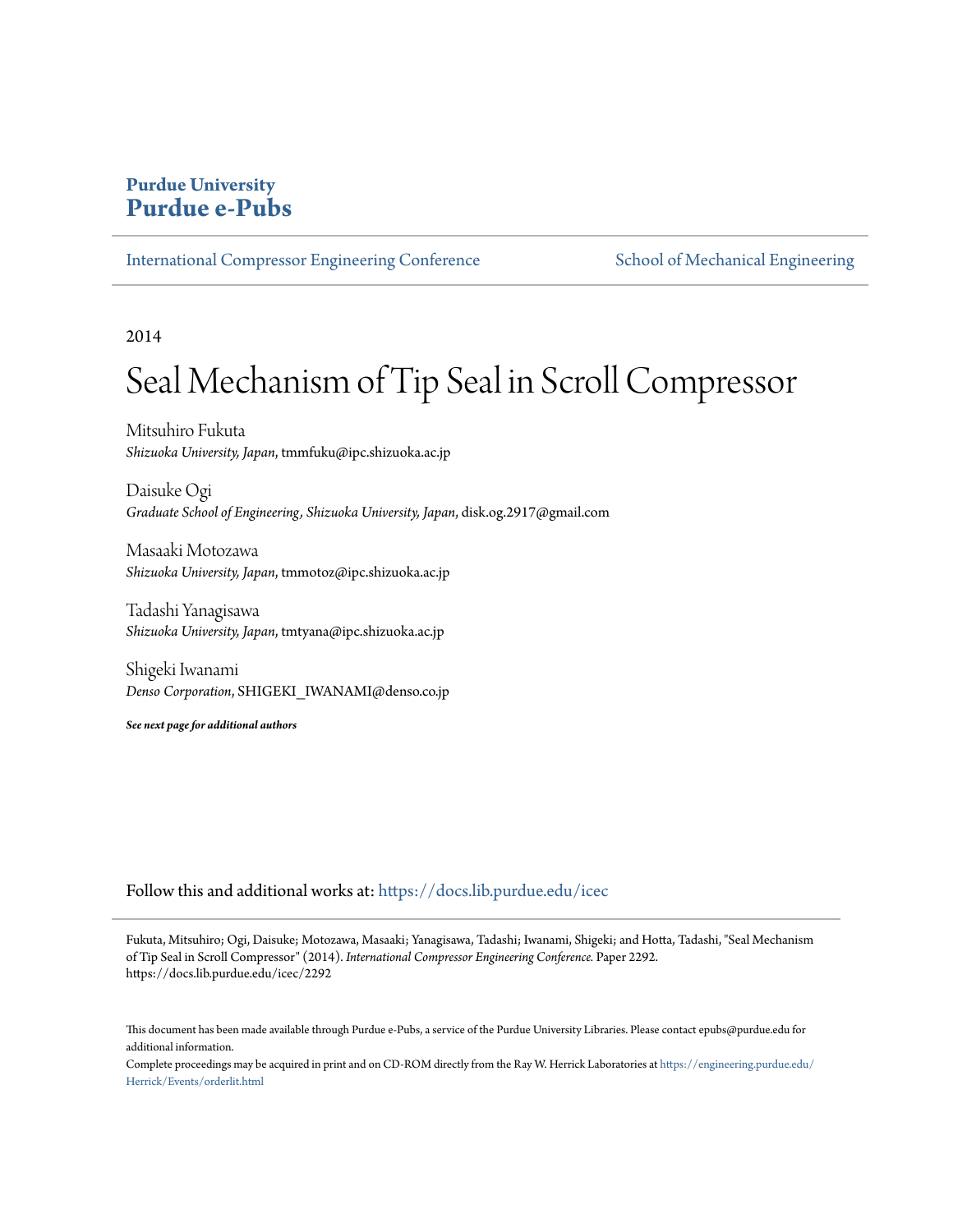## **Authors**

Mitsuhiro Fukuta, Daisuke Ogi, Masaaki Motozawa, Tadashi Yanagisawa, Shigeki Iwanami, and Tadashi Hotta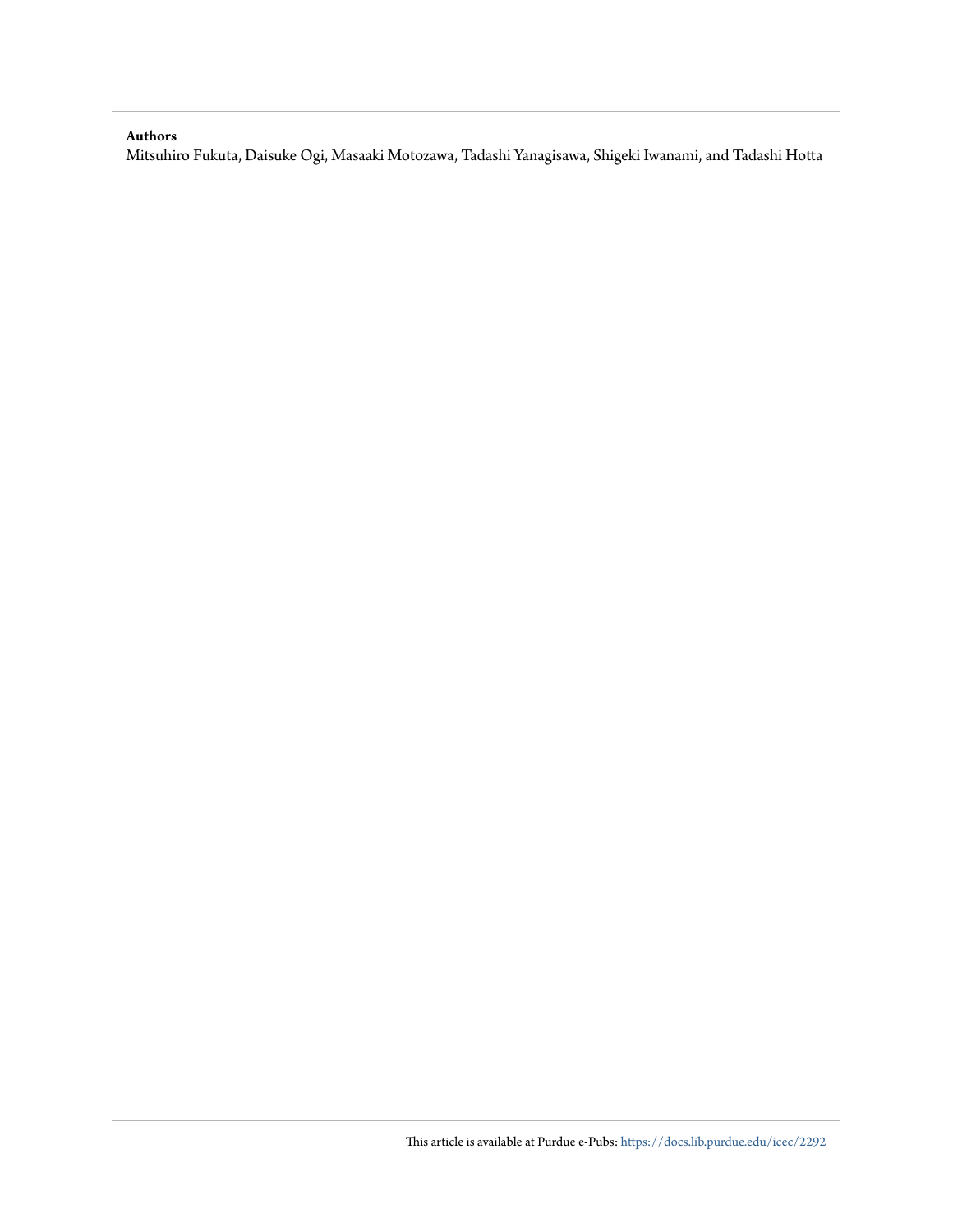## **Seal Mechanism of Tip Seal in Scroll Compressor**

Mitsuhiro FUKUTA<sup>1\*</sup>, Daisuke OGI<sup>2</sup>, Masaaki MOTOZAWA<sup>3</sup>, Tadashi YANAGISAWA<sup>4</sup>, Shigeki IWANAMI<sup>5</sup> and Tadashi HOTTA<sup>6</sup>

<sup>1</sup>Professor, Department of Mechanical Engineering, Shizuoka University, 3-5-1 Johoku, Hamamatsu 432-8561, Japan, Tel&Fax:+81-53-478-1054, E-mail:tmmfuku@ipc.shizuoka.ac.jp

> <sup>2</sup>Graduate Student, Graduate School of Engineering, Shizuoka University, E-mail:f0330012@ipc.shizuoka.ac.jp

<sup>3</sup>Associate professor, Department of Mechanical Engineering, Shizuoka University, [Tel&Fax:+81-53-478-1](Tel:+81-53-478-)058, E-mail:tmmotoz@ipc.shizuoka.ac.jp

<sup>4</sup>Professor, Department of Mechanical Engineering, Shizuoka University, [Tel&Fax:+81-53-478-1](Tel:+81-53-478-)056, E-mail:tmyana@ipc.shizuoka.ac.jp

 ${}^{5}$ DENSO CORPORATION, E-mail:shigeki iwanami@denso.co.jp

 $6$  DENSO CORPORATION, E-mail:tadashi\_hotta@denso.co.jp

\* Corresponding Author

## **ABSTRACT**

Scroll compressors are widely used in room air conditioning cycles, package air conditioning cycles, refrigeration, etc. There are two main leakage paths in a compression chamber formed by a fixed scroll and an orbiting scroll. One is the leakage path through a radial clearance between the wraps of fixed and orbiting scroll. Another leakage path is an axial clearance which is the clearance between a tip of the scroll wrap and a base plate. A tip seal is often used to prevent the leakage through the axial clearance. Although there have been many studies on the tip seal, the seal mechanism of the tip seal is not thoroughly clarified yet. In addition, the relationship between the sealing effect and a frictional loss of the tip seal is also not validated well. In this study, a test apparatus which can evaluate the sealing effect and the frictional force of the tip seal simultaneously is developed. The influence of specification of a tip seal groove on the sealing effect is examined with the test apparatus. When groove angle of the tip seal groove is slightly larger than  $90^{\circ}$ , since the pressure on outer side of the tip seal becomes low, the tip seal is pressed against the seal groove by the pressure difference between both sides of the tip seal and the leakage is suppressed. As a result, the sealing mechanism of the tip seal is clarified and a design guideline of the tip seal grove is obtained.

## **1. INTRODUCTION**

Scroll compressors are widely used in room air conditioning cycles, package air conditioning cycles, refrigeration, water heater and automobile air conditioning cycles as well as air compressors, helium compressors and vacuum pumps. There are two main leakage paths in a compression chamber formed by a fixed scroll and an orbiting scroll. One is the leakage path through a radial clearance between the wraps of fixed and orbiting scroll. The leakage through the radial clearance is prevented by pressing the orbiting scroll radially against the fixed scroll by a mechanism such as a compliance mechanism. Oil inside the compression chamber also has the sealing effect and reduces the leakage through the radial clearance. Another leakage path is an axial clearance which is the clearance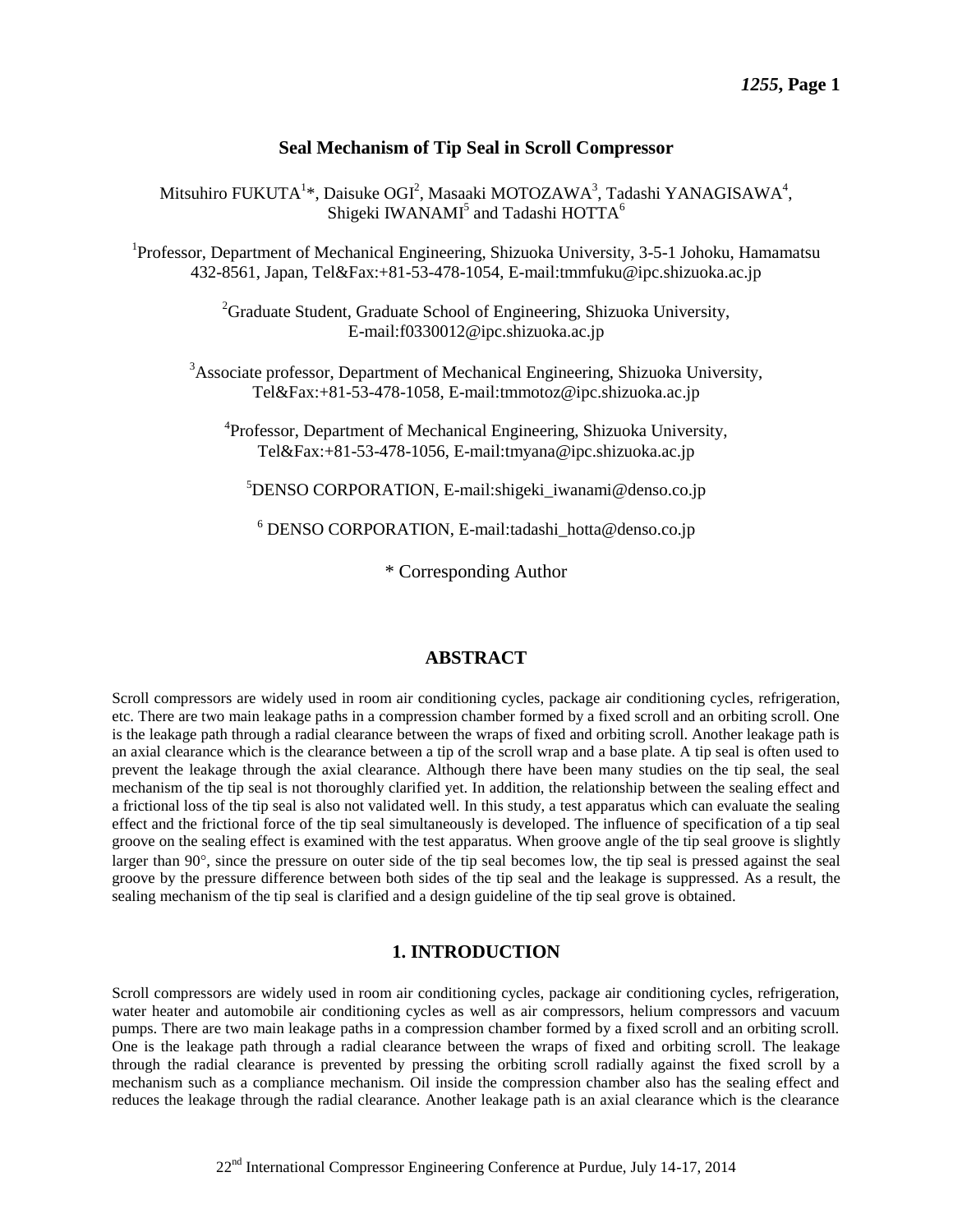between a tip of the scroll wrap and a base plate. A tip seal is often used to prevent the leakage through the axial clearance as shown in Fig. 1. There are many studies about the leakage characteristics of tip seal. Inaba *et al*. (1986) examined the leakage through three different flow paths, i.e. the radial leakage across the tip seal, the tangential leakage through a back clearance behind the tip seal and the tangential leakage through the clearance between the wrap and the base plate. Ancel *et al*. (2000) investigated the behavior of the tip seals of multi-blade type and monobloc type by measuring pressure under the tip seal in a seal groove. Youn *et al.* (2000) studied the leakage at the tip seal in scroll compressor by a model compressor using compressor elements under an actual operating condition and a contact clearance between the tip seal and the base plate was estimated. Lee *et al.* (2002) discussed flow models to estimate the leakage flow across the tip seal and measured tip seal behavior by a laser displacement sensor.

Although there are many studies on the tip seal, the seal mechanism of the tip seal is not thoroughly clarified yet, and the influence of design parameters on effectiveness of the tip seal is unclear. In addition, the relationship between the sealing effect and a frictional loss of the tip seal is also not validated well. In this study, a test apparatus which can evaluate the sealing effect and the frictional loss of the tip seal simultaneously is developed. The influence of specification of the tip seal groove on the sealing effect and the frictional loss is examined by the test apparatus with measuring pressure distribution around the tip seal in the tip seal groove.



**Figure 1:** Tip seal in scroll compressor

## **2. EXPERIMENTSL SETUP**

The sealing mechanism of the tip seal in the scroll compressor is examined by a model flow channel equipped with a circular tip seal. Figure 2 shows the schematic view of the model channel. The model channel is composed of a test piece and a bottom plate which model the scroll wrap with the tip seal and the base plate, respectively. Inside of the tip seal is pressurized and outside is opened to the atmosphere. The test piece has a ring groove for the tip seal. Outer diameter of the ring groove is 35 mm, inner diameter is 30 mm and depth is 2 mm. On the other hand, height of the tip seal is 1.9 mm, and width is 2.2 mm. Although outer diameter of the tip seal is about 34.95 mm, i.e. smaller than the outer diameter of the ring groove, the seal ring has a cut and an abutment joint as shown in Fig. 3 and it can expand by pressure to fit against the ring groove.

In this study, the influence of the specification of the ring groove on the sealing effect is investigated. Four test pieces having different groove angle *θ* (see Fig. 2) are prepared and the experiment is carried out with each test piece. The groove angle θ of each test piece is 93°, 91.5°, 89.4° and 88.5°. In order to measure pressure distribution around the tip seal, six pressure taps of 0.2 mm in diameter are machined on the wall of the ring groove. Among them, three taps are on the upper surface of the groove at different radial positions and the others are on the side wall at different heights as shown in Fig. 4. Two types of the bottom plates are used in the experiment. One is the simple base plate for measurement of the frictional force. The other has three pressure taps of 0.3 mm in diameter at different radial position for measurement of the pressure distribution on the bottom surface of the tip seal (see Fig. 5).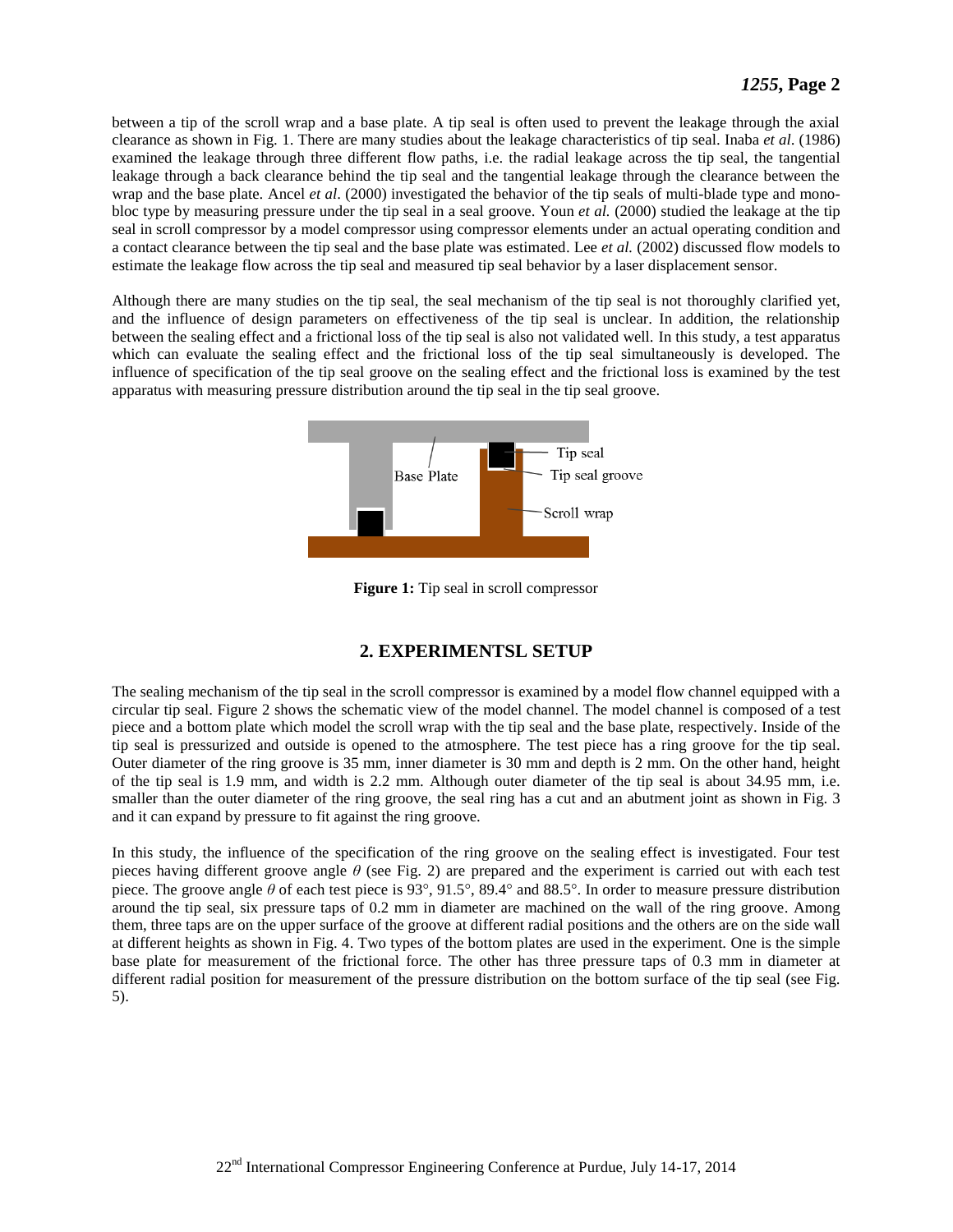

**Figure 2:** Model flow channel with ring tip seal



**Figure 3:** Tip seal with abutment joint



**Figure 4:** Position of pressure taps



**Figure 5:** Position of pressure taps for measuring pressure distribution on bottom surface

Figure 6 shows a sectional view of the experimental apparatus. The leakage across the tip seal and the frictional force caused by the tip seal can be evaluated simultaneously by the experimental apparatus. The test piece with the ring tip seal is attached on an end of a linear rod. Clearance between the test piece and the base plate can be adjusted by a lever on the linear rod. The clearance is set to be 10 μm. The base plate is mounted on an orbiting plate and has orbiting motion by an orbiting thrust bearing. The orbiting radius is 6 mm. The base plate is rotatable relatively to the orbiting plate and a torsion spring is attached between the base plate and the orbiting plate. When the frictional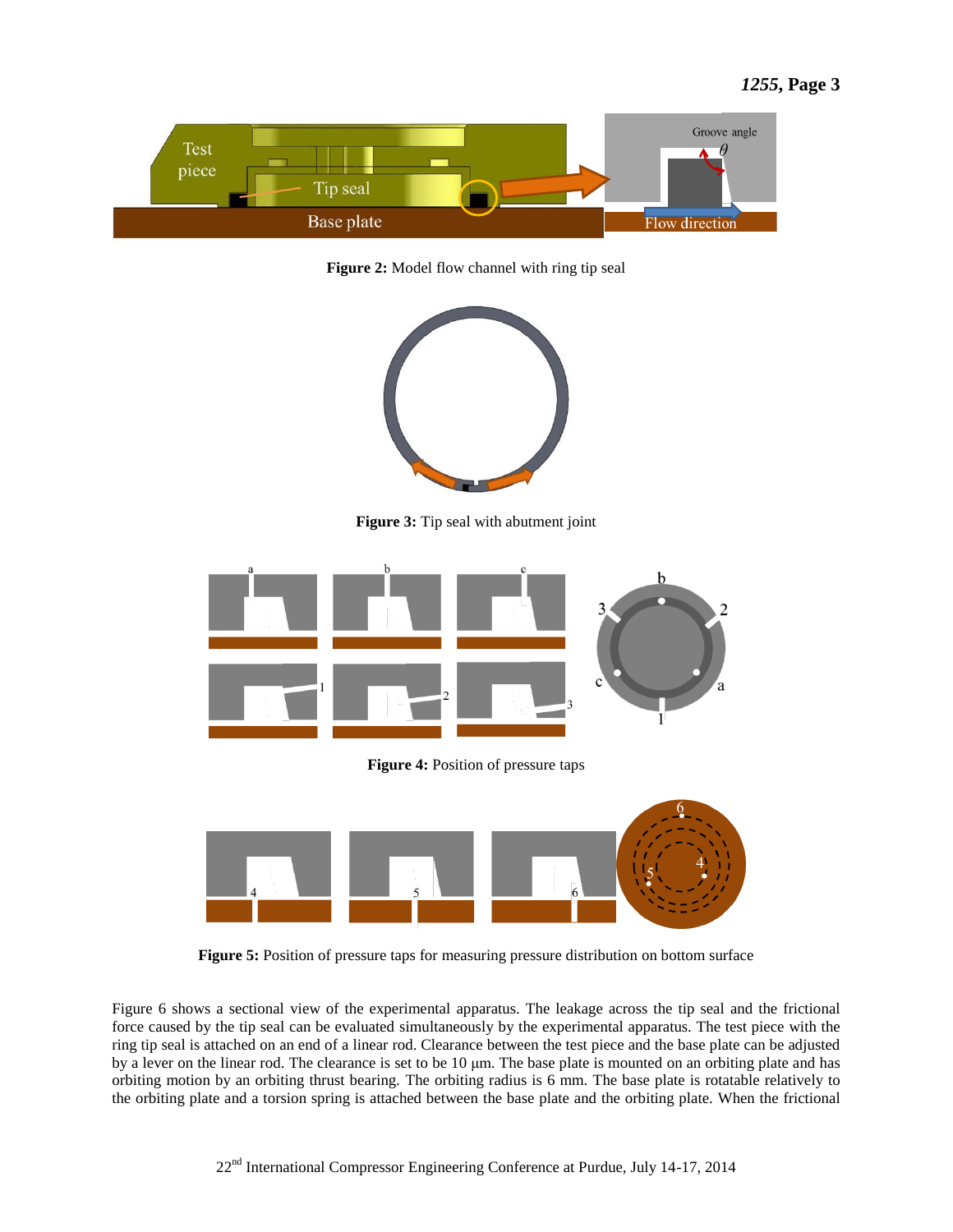force caused by the tip seal acts on the base plate with the orbiting motion, the base plate rotates and the rotational angle of the base plate is proportional to frictional torque by the frictional force. The rotational angle of the base plate is measured by a high-speed camera and the frictional force can be evaluated. The orbiting mechanism is driven by an electric motor. The working fluid, nitrogen, is supplied to an inside of the test piece through a supply port at the top of the linear rod from a bomb. A regulator that is installed in a supplied line controls the upstream pressure. The leakage across the tip seal is measured by mass flow meters having different measuring range.



**Figure 6:** Experimental apparatus

## **3. EXPERIMENTAL RESULTS**

## **3.1 Hysteresis of Leakage**

Figure 7 shows a relationship between the upstream pressure and the leakage mass flow rate through the tip seal. The leakage is measured with increasing the upstream pressure from 0 MPa up to 0.9 MPa at first, and then the pressure is decreased. It is shown that it has hysteresis of the leakage with increasing and decreasing the upstream pressure. Once high pressure is applied to the tip seal, the ring tip seal expands, the seal becomes effective and the leakage is suppressed. In this study, all experiments are done after the upstream pressure is once increased to 0.9 MPa.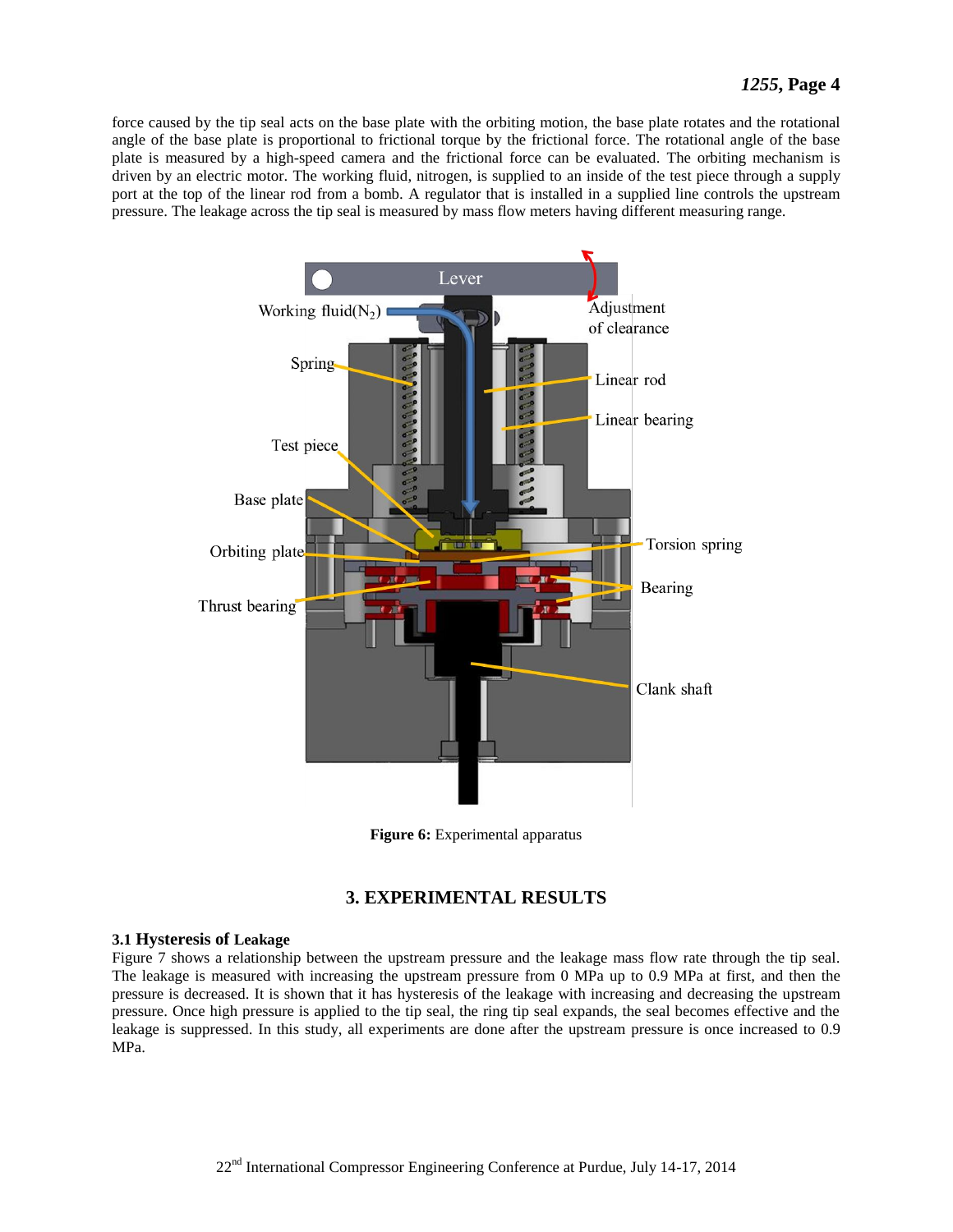

**Figure 7:** Hysteresis of leakage

#### **3.2 Compensation of Leakage through Abutment Joint**

Since the portion of the abutment joint of the ring tip seal acts as a flow path, the leakage increases because of it. The leakage at the joint portion is estimated by checking the influence of length of the joint portion. Figure 8 shows the joint portion having difference length. Figure 9 shows the leakage versus the length of joint portion of each tip seal when upstream pressure is 0.9 MPa. From this figure, it is found that the leakage increases proportionally with the length of joint portion. The leakage for the tip seal without the abutment joint can be estimated by an extrapolation of the linear relationship between the length of joint portion and the leakage as shown with red square in Fig. 9. The difference between the red square and the leakage with the original tip seal is, therefore, considered as the leakage through the joint portion. The following results are processed by subtracting the leakage of the joint portion from the measured leakage.



**Figure 8:** Abutment joint portion of tip seal having different length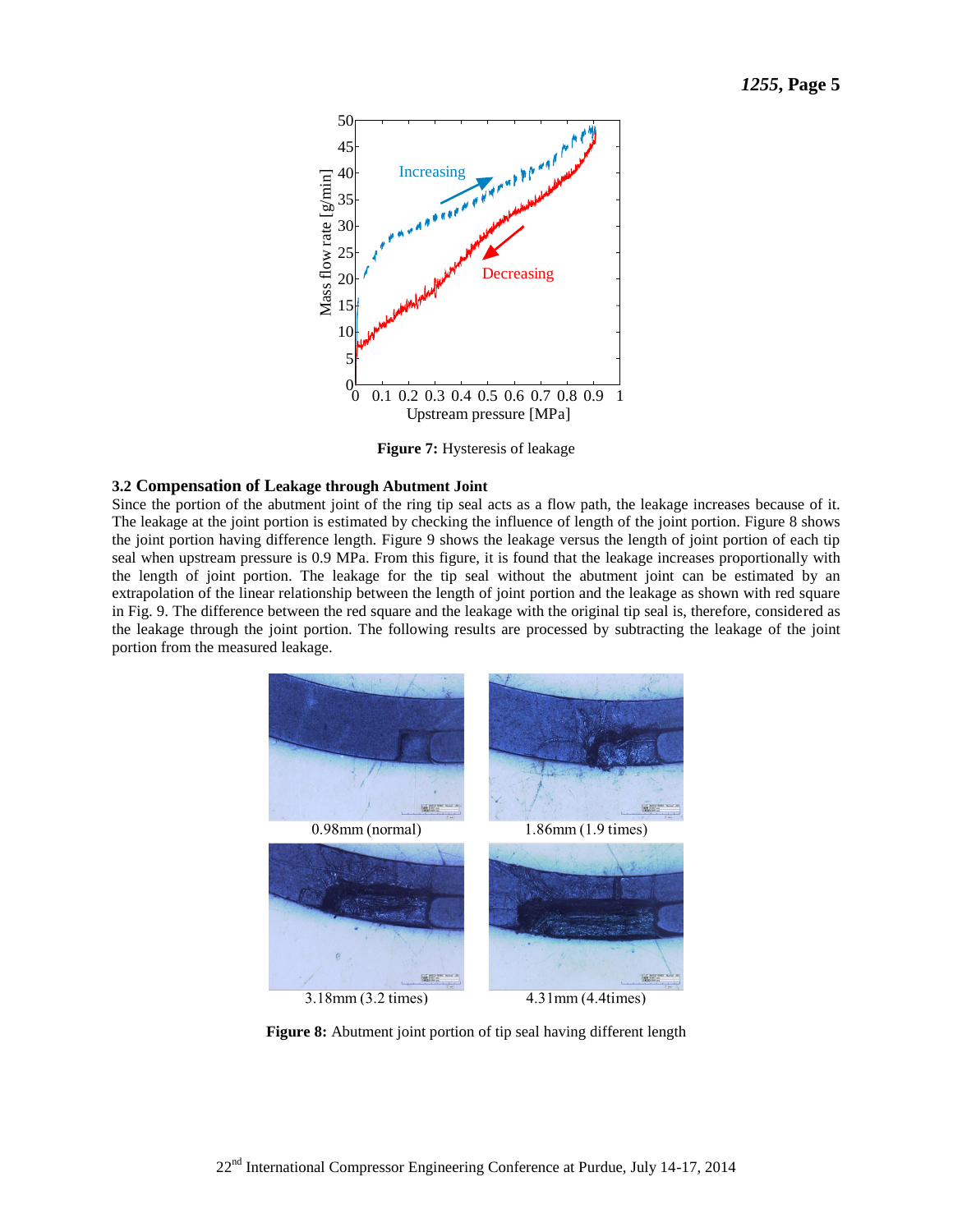

**Figure 9:** Leakage versus length of joint portion of tip seal

#### **3.3 Influence of Groove Angle on Leakage through Tip Seal**

The experimental results are shown in Fig. 10. In this figure, vertical axis is the mass flow rate and horizontal axis is the groove angle. It is shown in this figure that the leakage is suppressed when the groove angle is larger than 90<sup>o</sup>.



**Figure 10:** Relationship between groove angle and leakage

The pressure distribution around the tip seal is shown in Fig. 11. In all cases of the experiment, the pressure at the upper surface of the tip seal (position a, b and c in Fig. 4) is equal to the upstream pressure and only the pressure distribution at side of the groove is plotted in Fig. 11. Horizontal axis is the position of the pressure tap shown in Fig. 4 and vertical axis is the pressure. Left figure shows the result for the ring groove whose groove angle is larger than  $90^\circ$  and right one is for the groove angle smaller than  $90^\circ$ . When the groove angle is larger than  $90^\circ$ , the pressure at position 1 is the same as the upstream pressure, and pressures at point 2 and 3 are 0 MPa. The tip seal is pressed against the side wall by the pressure difference acting on both sides of the tip seal and the tip seal works well. On the other hand, when the groove angle is smaller than  $90^{\circ}$ , the pressures at all positions are almost the same as the upstream pressure. Side force does not act on the tip seal and little sealing effect is obtained in this case as shown in Fig. 10.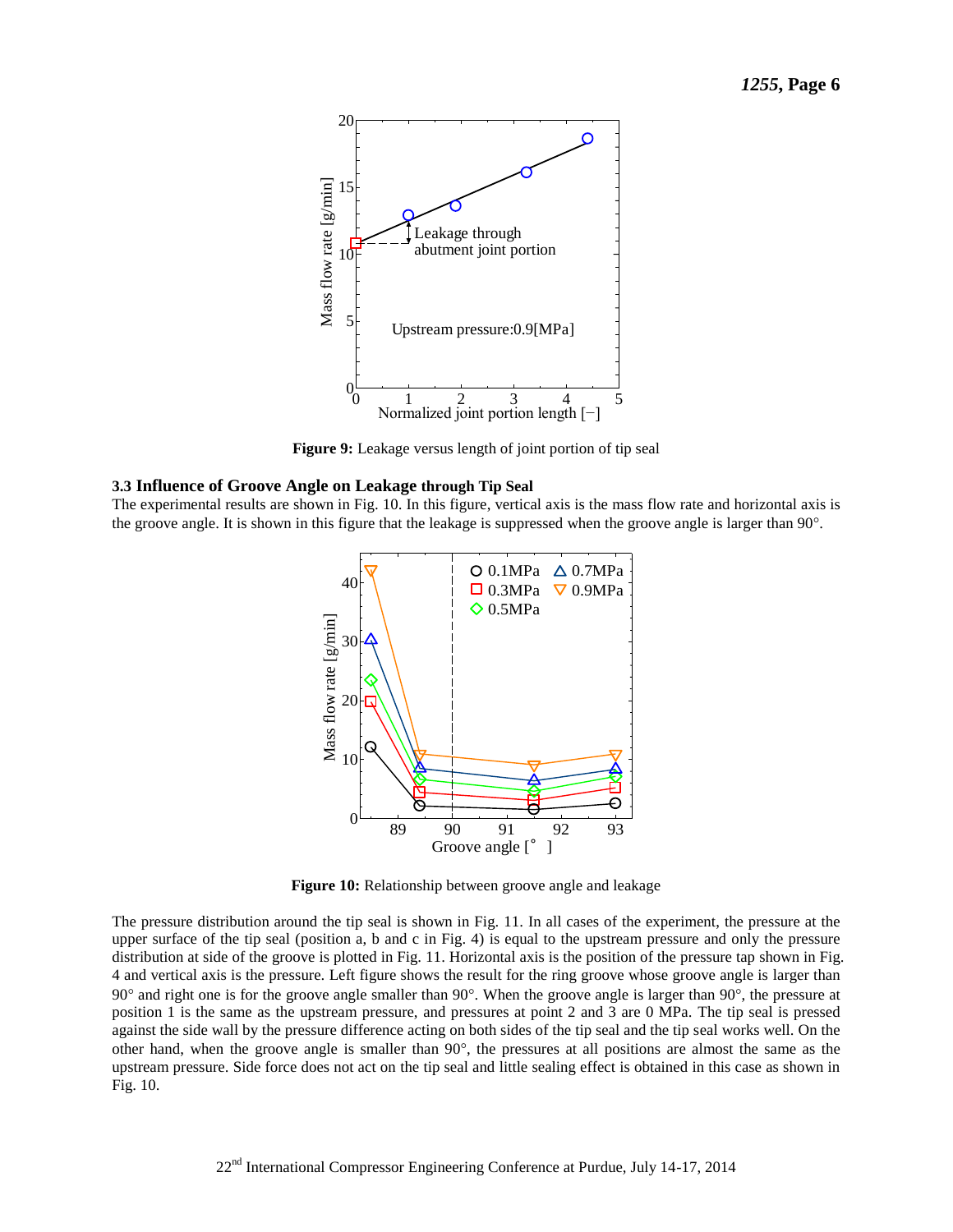

**Figure 11:** Pressure distribution at side of groove

#### **3.4 Frictional Force**

According to the results describe above, the friction test of the tip seal is conducted with the test piece having the groove angle of 91.5. Lubricating oil of PAG (VG10) is slightly put on the base plate at the beginning of the experiment and orbiting speed of the base plate is 750 rpm. The experimental result is shown in Fig. 12. In this figure, the frictional force and the leakage mass flow rate increase with the upstream pressure.



**Figure 12:** Frictional force

In order to obtain coefficient of friction between the tip seal and the base plate, contact force acting on the bottom of the tip seal is needed as well as the frictional force. Since the contact force is determined from pressure difference between the upper surface and the bottom surface of the tip seal, the pressure distribution on the bottom surface of the tip seal is needed. The bottom plate is replaced by that with the pressure tap for measurement of the pressure distribution on the bottom surface. Figure 13 shows that the pressure on the bottom surface of the tip seal is 0 MPa. It means that the leakage through under the tip seal is sealed at an inside edge of the tip seal.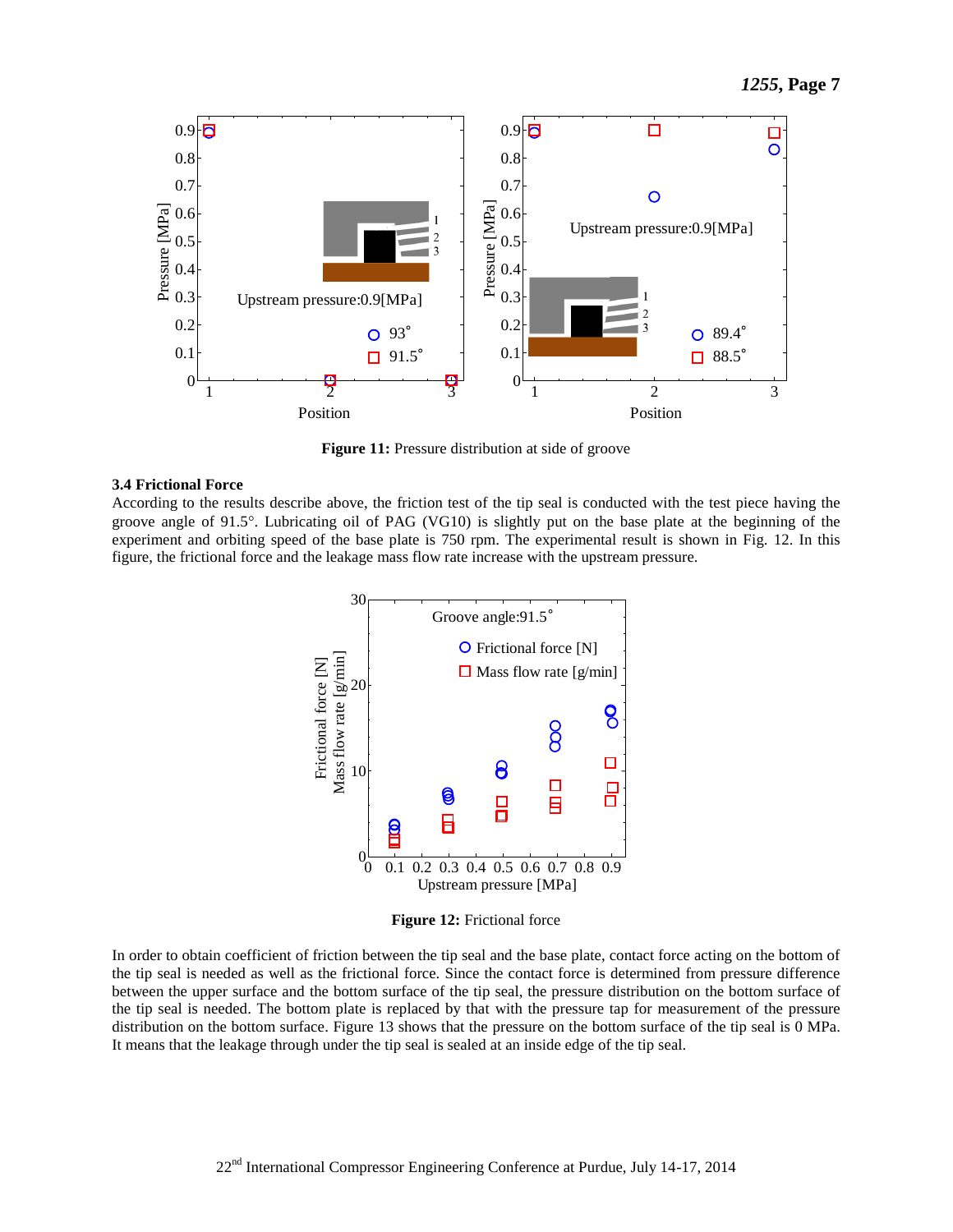

**Figure 13:** Pressure distribution on bottom surface

Based on the results of the pressure distribution on the upper surface and the bottom surface of the tip seal, the contact force is determined. The contact force is shown in Fig. 14 against the upstream pressure and almost equal to the force acting on the upper surface of the tip seal, since the pressure on the bottom surface of the tip seal is almost 0 MPa and the pressure force acting on the bottom surface is negligible.



**Figure 14:** Contact force

The coefficient of friction is obtained from ratio of the frictional force and the contact force and is shown in Fig. 15. The coefficient of friction between the tip seal and the base plate is found to be between 0.08 and 0.13. The coefficient of friction slightly increases with decreasing the upstream pressure. Since the experiment is carried out consecutively with reducing the upstream pressure from 0.9 MPa to 0 MPa and no oil is supplied during the experiment, the lubricating oil flows away from a contact surface between the tip seal and the base plate and the lubrication condition gradually becomes worse with the elapsed time of the experiment.